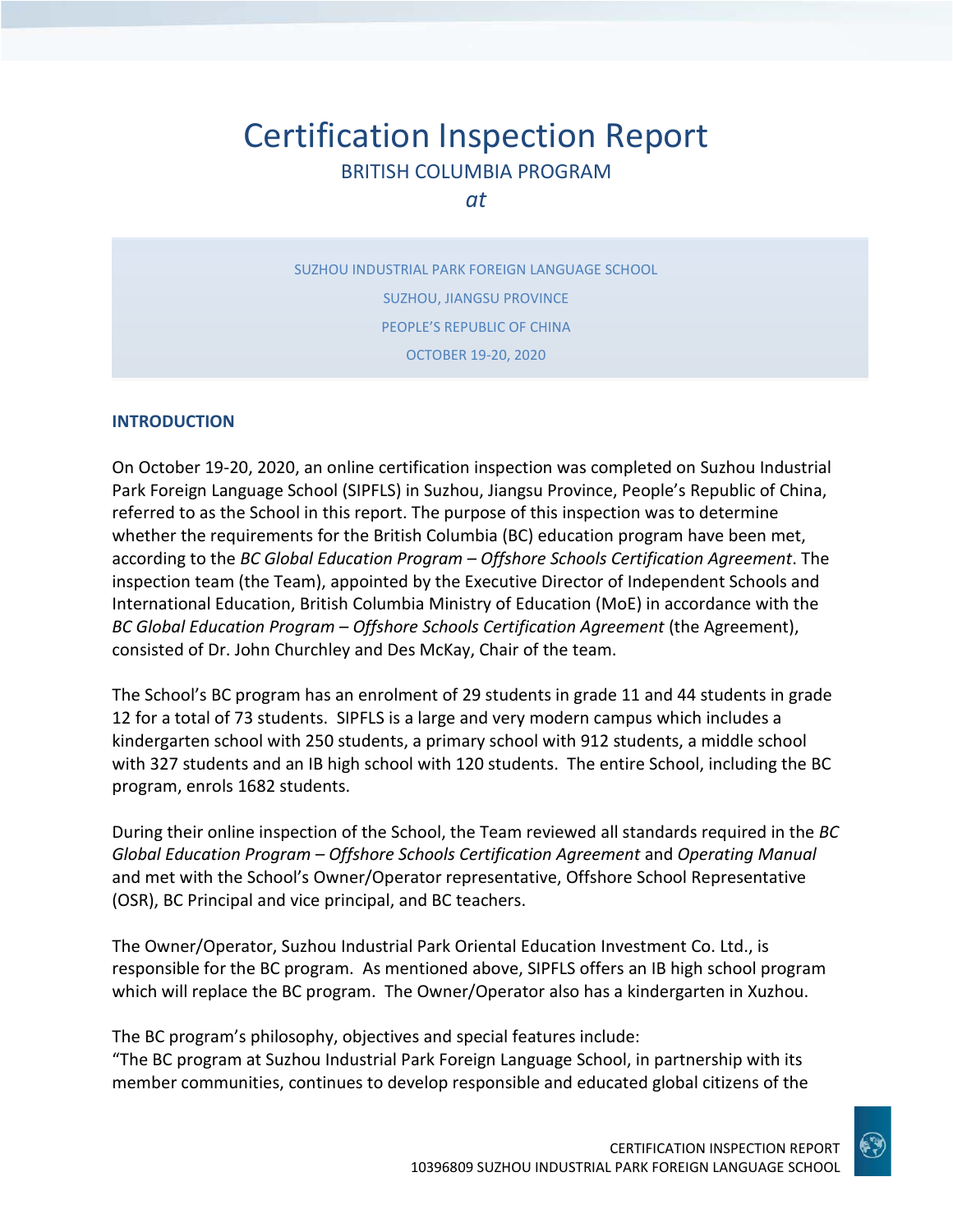$21<sup>st</sup>$  century by providing an educational environment that fosters and encourages respect for each other and the community." The School is collaborating with students and staff to build criteria and develop self-reflection activities around the core and curricular competencies that will assist them with monitoring their growth and development toward becoming responsible global educated citizens.

The Team would like to thank SIPFLS for its cooperation and preparedness for this online inspection.

**The School has satisfactorily addressed requirements contained in the previous inspection report.**

| ⊠ Requirement | $\Box$ Requirement   | $\Box$ Requirement | $\Box$ Not |
|---------------|----------------------|--------------------|------------|
| Met           | <b>Partially Met</b> | Not Met            | Applicable |

Comment:

The School had no requirements from its previous inspection and in spite of COVID-19 related shutdowns and challenges, has taken affirmative action to address all the suggestions as noted in the September Follow-up report.

Commendation:

The School is to be commended for addressing all the suggestions in the last report in spite of the challenges presented by the COVID-19 pandemic, and the phasing out of the BC program.

#### **BUSINESS PLAN 1.0**

**The Owner/Operator has submitted a business plan to the BC Ministry of Education, confirming the sustainability of the program.** ☒ Requirement Met ☐ Requirement Partially Met ☐ Requirement Not Met

Comment:

The Owner/Operator has submitted a business plan to the BC Ministry of Education which now includes the phasing out of the BC program by the end of June 2022. The Owner/Operator has committed to maintaining a robust graduation program and is working with the OSR and school administration on exit plans for staff and students.

As part of the exit plan, meetings have been held with parents to keep them up to date and informed about the closing of the BC program and the importance of having students stay focused and committed to their studies. The School offers a credit recovery block and the Principal keeps a list of high-risk students for whom he arranges specific interventions. In spite of the challenges of a COVID-19 pandemic and the personal and professional

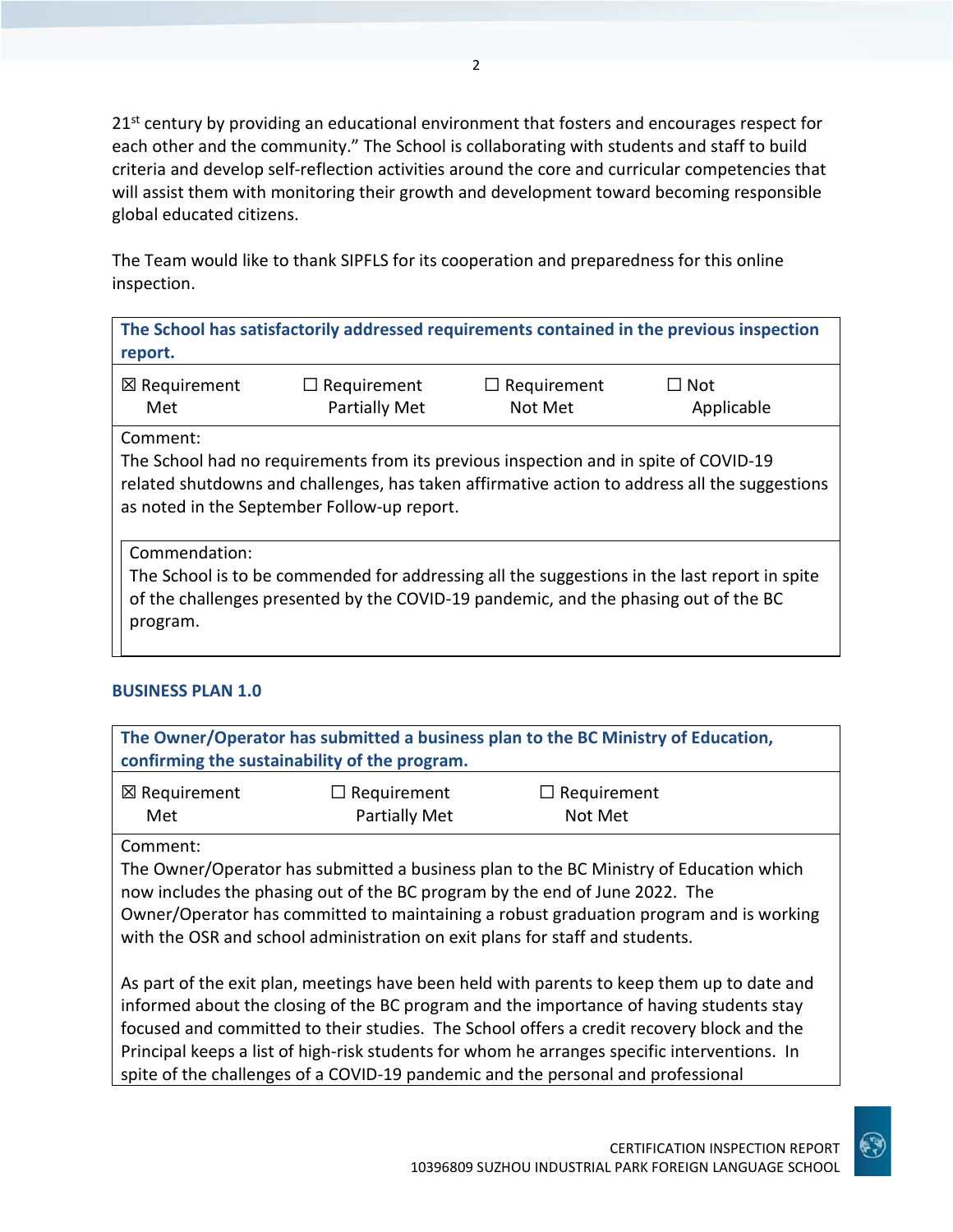uncertainties associated with shuttering the BC program, it was evident to the Team the staff has remained committed and focused on preparing their students to graduate with a BC Dogwood diploma.

The academic advisor also meets with parents and students to keep them informed about their child's progress, and the options available to them after the BC program closure. In some cases, students have chosen to repeat courses to strengthen their language proficiency skills, and a few students, who have struggled in the program, have chosen to return to a Chinese school. For students who may not meet graduation requirements, but have their grade 11, enrolling in an Australian program is an option. Students who chose this route will enroll in a bridging program in Australia for one year before entering a college or university.

The OSR and the Principal are also reaching out to other OSRs and BC program schools in the vicinity of SIPFLS. Students who are unable to graduate before the closure will have the option of enrolling in a neighboring BC program. Two schools currently under consideration are Sino Canada which is within half an hour of SIPFLS and GCA Jiaxing which is just over an hour from Suzhou.

The OSR is working with the Director of the BC Program, Mr. Oscar Mao, to identify employment opportunities for BC program staff. Next year will be the final year for the BC program resulting in fewer teaching positions. Offering a variety of courses across the curricular areas that will lead to graduation will be challenging, but the Owner/Operator has committed to doing what is necessary to meet the graduation requirements of all the students.

The OSR and the Director of the BC Program, on behalf of the Owner/Operator, are exploring a number of options that will meet the scheduling needs of the BC program and provide employment opportunities for BC staff. The Director indicated that the staff have provided a significant commitment to developing the BC program at SIPFLS over the years and looking for ways to support them through this transition is important. To assist teachers with their future plans, the OSR is working with the Director to provide teaching assignments for next year that would include teaching in more than one school on the SIPFLS campus. Designing teaching assignments that include the IB high school and middle school will make it possible to offer a greater range of courses with smaller class sizes in the final year of the BC program. It is hoped that offering staff teaching positions before Christmas will help reduce the anxiety around future employment opportunities and provide continuity for the final year of the BC program.

In addition to working with the Director of the BC Program, the OSR is also reaching out to other OSR's regarding employment opportunities for SIPFLS staff. He is confident that SIPFLS staff will have teaching opportunities after the closing of the BC program.

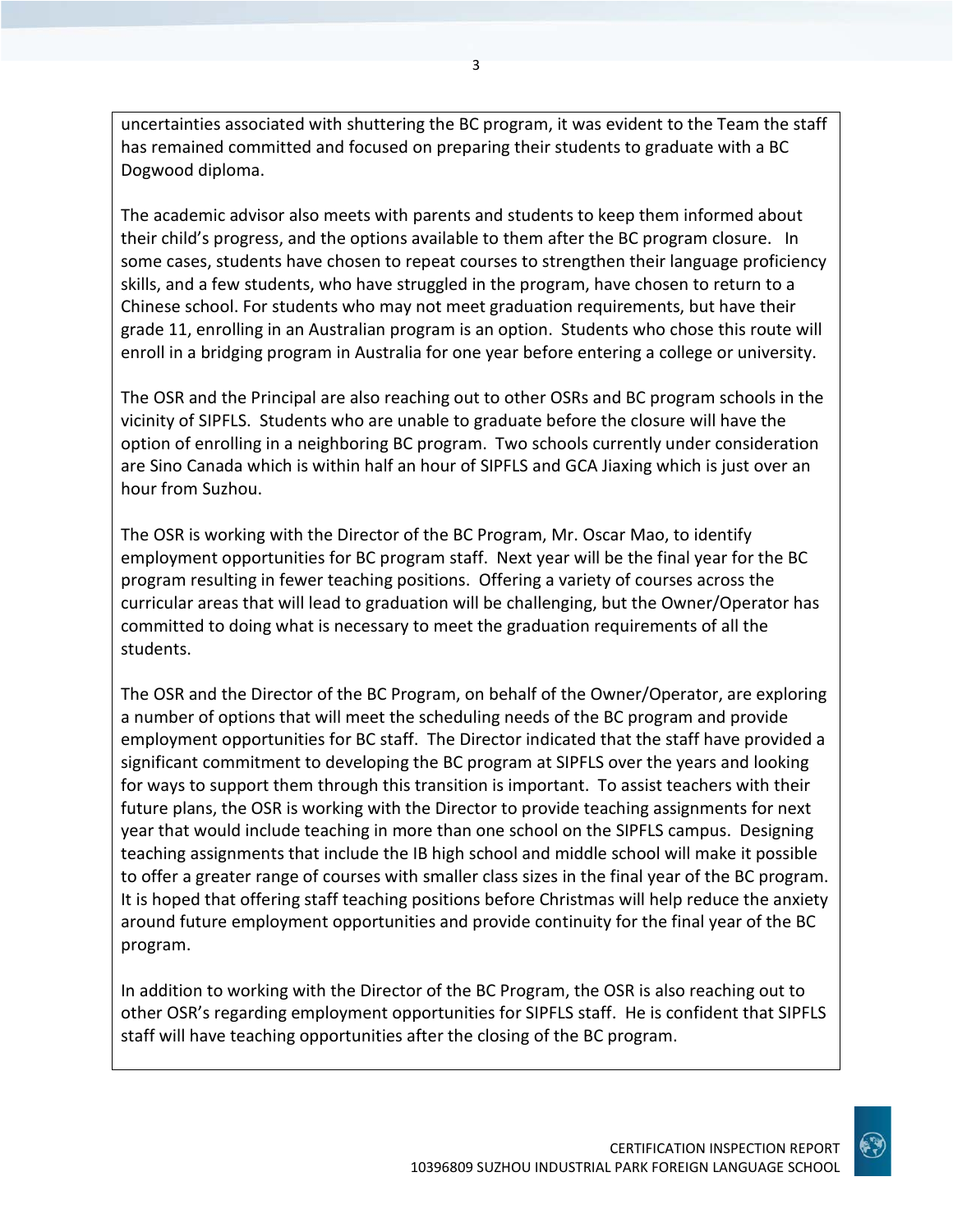Commendation:

The administration and staff are to be commended for their commitment to the BC program and their unwavering focus to have their students meet graduation requirements.

The administration is to be commended for their commitment to working with parents and high-risk students through the shutdown of the BC program.

The administration and OSR are to be commended for searching out alternatives for students who do not meet graduation requirements by the end of June 2022.

The OSR is to be commended for working with the Director of the BC Program to develop teaching assignments that will maintain a robust graduation program and teaching opportunities for the staff in its closing year.

The OSR is to be commended for reaching out to other OSR's in search of teaching opportunities for the SIPFLS staff after the shuttering of the BC program.

#### **INSPECTION CATALOGUE 2.0**

**2.02 The Owner/Operator meets all requirements as set forth in the BC Global Education Program Offshore Schools Certification Agreement (the Agreement).**

| ⊠ Requirement | $\Box$ Requirement   | $\Box$ Requirement |  |
|---------------|----------------------|--------------------|--|
| Met           | <b>Partially Met</b> | Not Met            |  |
| Comment:      |                      |                    |  |

The Owner/Operator meets all the requirements set forth in the Agreement.

**2.03 The Owner/Operator has written approval from the appropriate government entity to operate the offshore school, as outlined in section 5.03 of the Agreement.** ☒ Requirement Met ☐ Requirement Partially Met ☐ Requirement Not Met

Comment:

The Team confirmed that the Owner/Operator is meeting the requirements set forth in the Agreement and has the appropriate permits and licensing in place to operate the SIPFLS school. The following permits and licenses, all of which are current and translated into English, were made available to the Team:

- Suzhou Municipal Education Bureau Letter of Approval for Operation of BC Offshore School
- BC Ministry of Education Annual Certification (#10396809-020)

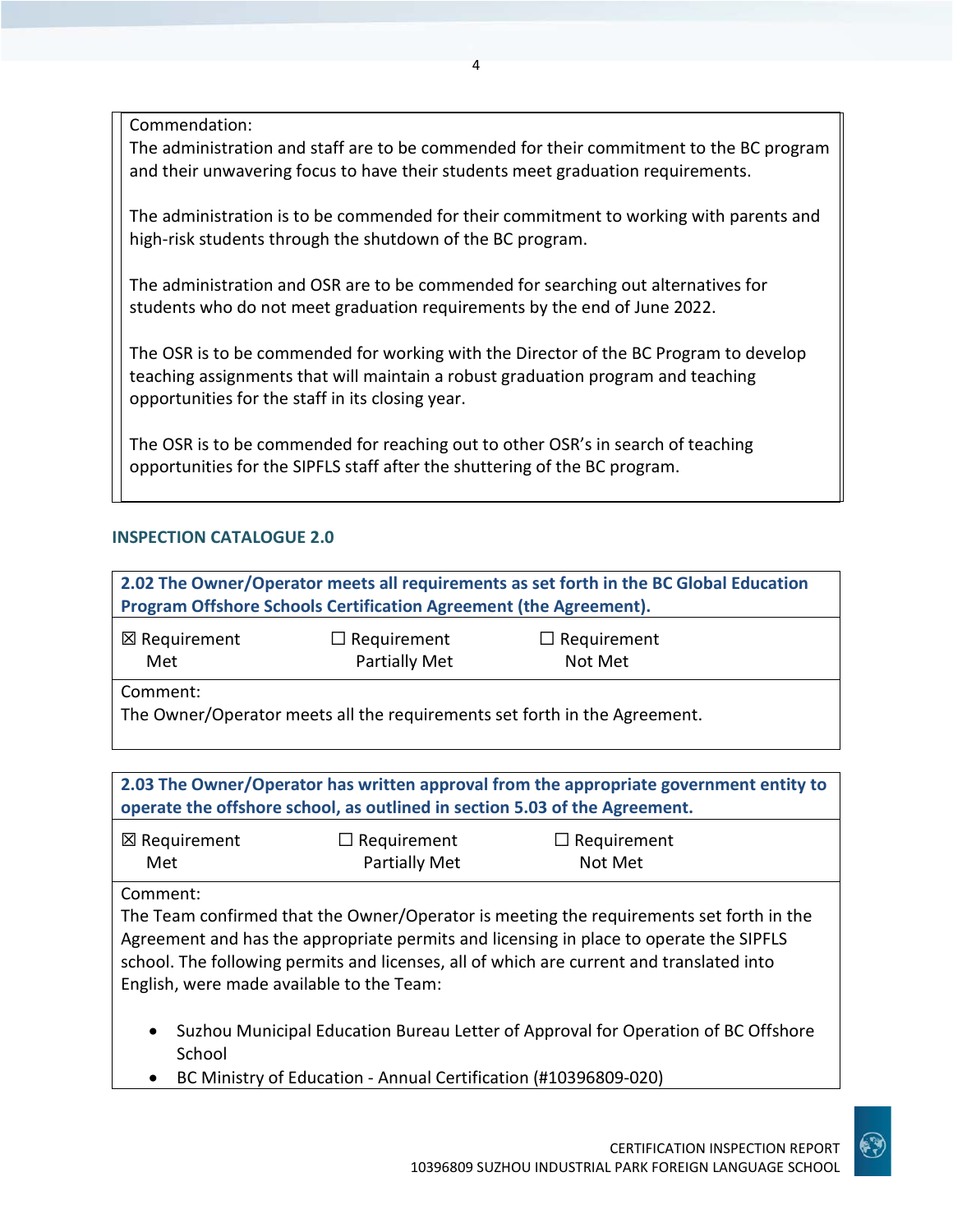• People's Republic of China Independent School license: (No.132050130000011)

| 2.04-2.05 The School meets local building, safety and cafeteria codes and regulations. The<br>facilities are deemed to be suitable to support the BC program. |                    |                    |  |
|---------------------------------------------------------------------------------------------------------------------------------------------------------------|--------------------|--------------------|--|
| ⊠ Requirement                                                                                                                                                 | $\Box$ Requirement | $\Box$ Requirement |  |
| Met                                                                                                                                                           | Partially Met      | Not Met            |  |

#### Comment:

The Team examined inspection approval certificates from the local fire authority, and the local municipality for the inspection of the school buildings, cafeteria and, indoor and outdoor sports facilities. The following certificates and documentation were reviewed by the Team:

- Fire Safety certificate
- Building safety and compliance occupancy certification
- Building safety and cafeteria compliance to 2022
- Gymnasium Safety Compliance
- Football Field Safety Compliance
- Track & Field Safety Compliance
- Dormitory Building Safety Compliance
- Emergency Evacuation Drill Procedures
- Plans for Temporary Emergency or Permanent closure
- Emergency protocols for natural disasters earthquake

The School has plans in place for an unplanned temporary emergency or permanent closure of the school as well as COVID-19 safety protocols. The OSR confirmed that he has reviewed all the plans for accuracy and functionality.

The Team confirmed that the School has scheduled fire and earthquake drills each semester in addition to the drills scheduled by the Chinese administration for the entire campus. Scheduled dormitory drills occur in the evenings and wayfinding signage is posted around the School indicating what to do and where to go in the event of a school emergency evacuation.

SIPFLS has instituted COVID-19 safety response protocols that in part have been mandated by Chinese government agencies and the Suzhou Education Bureau. SIPFLS COVID-19 response protocols and expectations include the following:

- Only student and staff are allowed onto the campus.
- Everyone entering the campus must have their QR Code scanned and have their temperature taken.
- Contact tracing is done by cell phone QR Code scanning. GREEN means clear, YELLOW means travel has occurred to a region that has since been declared a risk, and RED

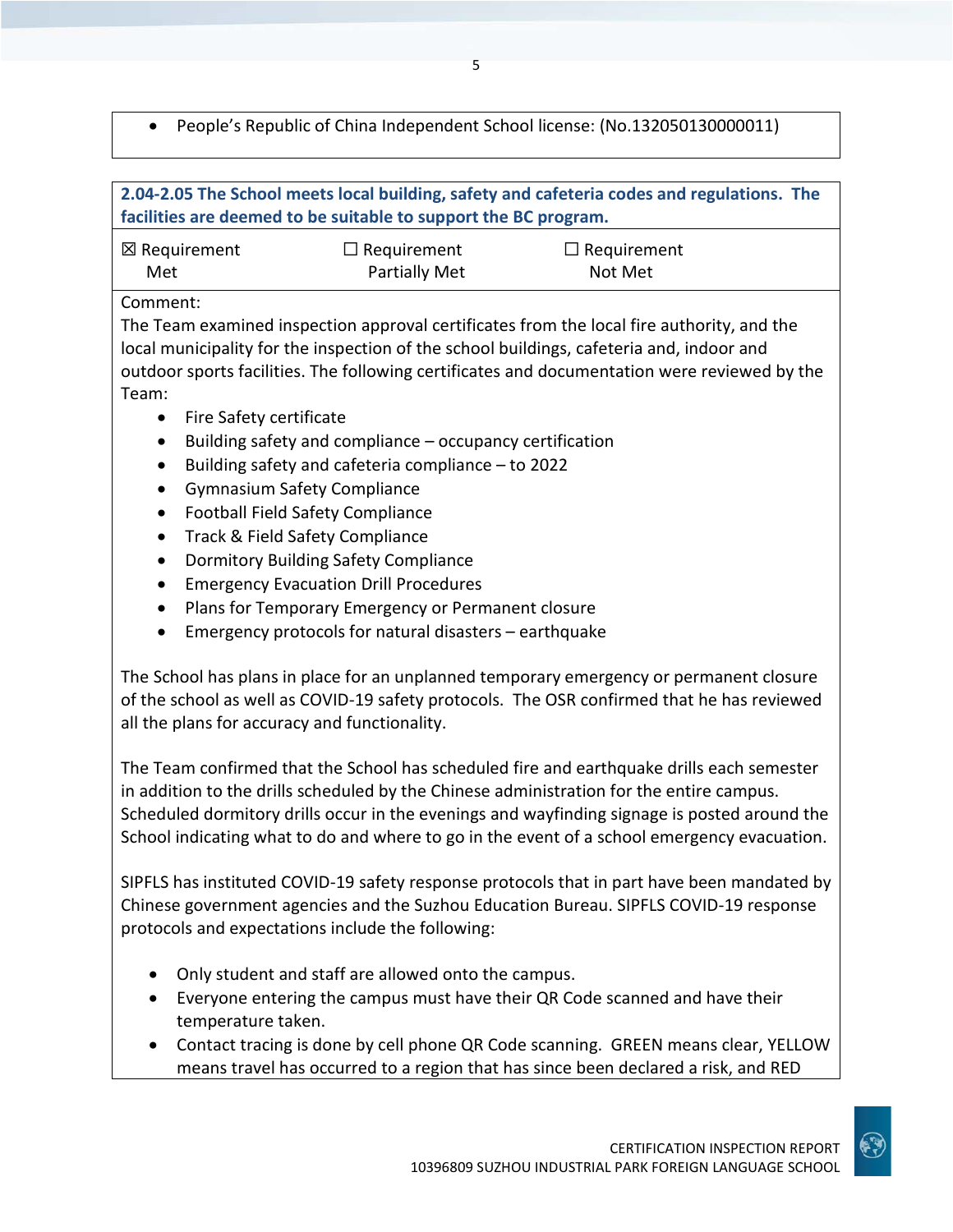means travel has occurred to a high-risk region. If a YELLOW or RED reading occurs, entry to the campus is denied and COVID-19 testing is mandatory. (Just prior to this inspection two staff members had to undergo COVID-19 testing because after returning from a visit to Qingdao, two cases were discovered in the city and it was designated a restricted region.)

- A tented triage centre has been set up at the school gate for students and staff who register a YELLOW or RED on their QR Code scan.
- Everyone entering the campus must wear a mask, however, once on campus wearing a mask is optional.

#### PRECAUTIONARY STEPS

- Staff and students are encouraged not to travel outside Suzhou unless necessary.
- Staff and students must inform the School if they plan to travel outside Suzhou.
- Students who plan to travel outside the province must inform the school where they are going, who they are traveling with and the mode of transportation.
- Parents are not allowed on campus unless they have a pre-scheduled Chinese Administration approved appointment.
- If an elevated temperature is detected, access to the campus is denied.
- If a student isn't feeling well, they must report to the campus nurse and be checked for signs of COVID-19. The nurse decides whether to keep the student for observation, send them back to class, send them home, or send them to the hospital.
- SIPFLS has an isolation centre complete with medical and personal protection supplies for worst case scenarios – high fever and signs of COVID-19.
- When the Education Bureau first ordered schools back in session, the SIPFLS cafeteria provided takeout only. To prevent students from various schools on campus mixing one person from each class was designated to pick up student lunches that were eaten in the classrooms.

#### Commendation:

The Team commends the School for providing English translations of all the safety and government certificates.

The School is to be commended for its COVID-19 response protocols.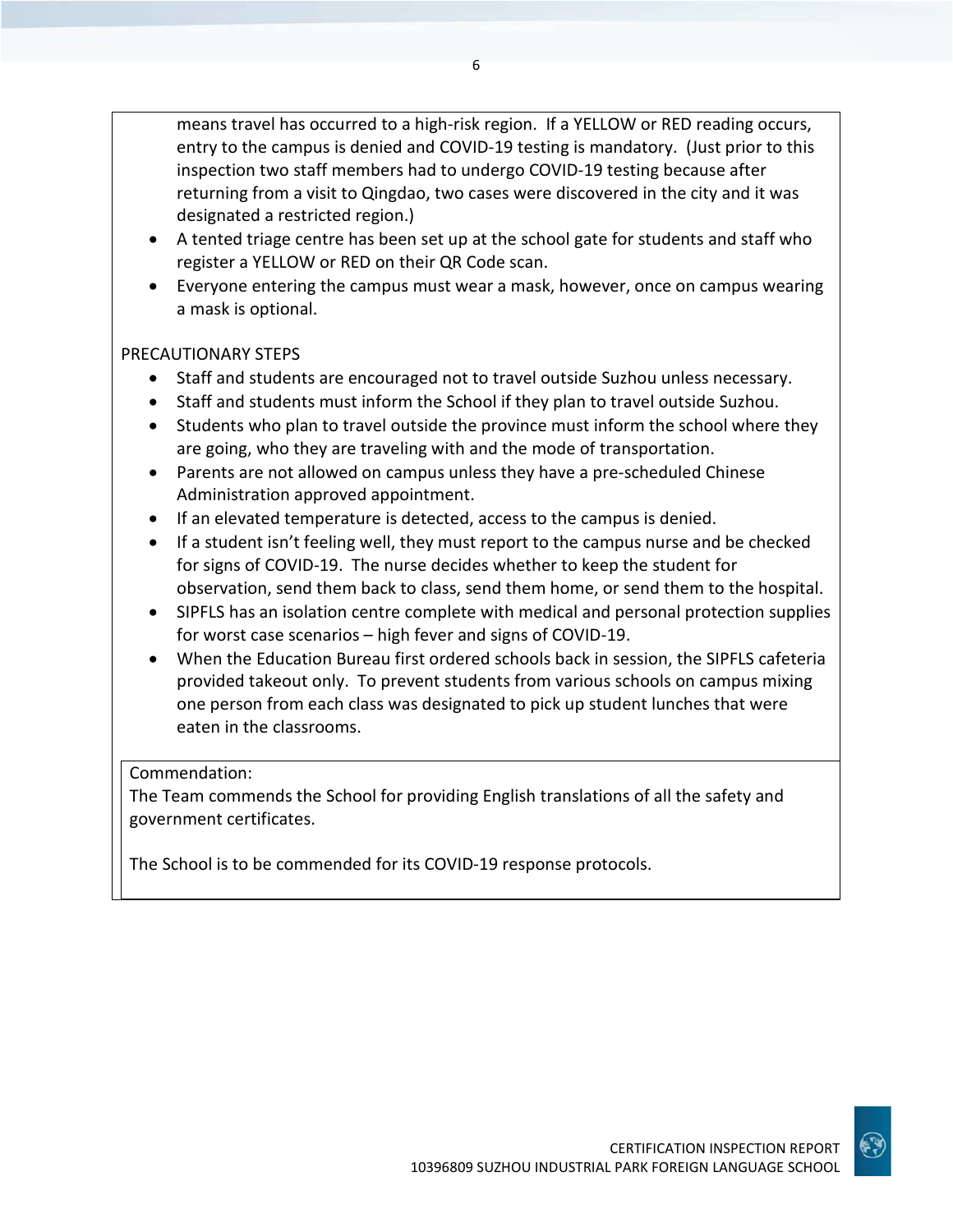**2.06 Offshore School Representative (OSR) - The Owner/Operator must appoint an individual to act as offshore school representative. This individual must be confirmed by the province and must meet all of the requirements set out in section 14 of the Agreement.**

| ⊠ Requirement | $\Box$ Requirement   | $\Box$ Requirement |
|---------------|----------------------|--------------------|
| Met           | <b>Partially Met</b> | Not Met            |

#### Comment:

The School has appointed Mr. Lee Smith as its Offshore School Representative and he has been confirmed by the BC Ministry of Education. Mr. Smith is aware of all his responsibilities under the Agreement including his reasonability to report critical information relating to changes in the operation of the school or ownership structure that could significantly impact the School's operations.

Mr. Smith has 24 years' experience as a teacher and school administrator. Six of those years were spent in Canadian schools and 18 years in international schools. Mr. Smith has also served for four years as a vice principal and five years as a principal in BC offshore schools. He is in his second year as OSR for SIPFLS and is a full-time PhD student in the Department of Education at the University of Alberta.

#### Commendation:

The OSR is to be commended for being present at all the virtual meetings and available throughout this online inspection.

The OSR is to be commended for his direct involvement, guidance and strategic interventions throughout the COVID-19 pandemic and phasing out of the BC program.

| 2.07 The Principal meets the requirements as outlined in section 2.07 of the inspection |
|-----------------------------------------------------------------------------------------|
| catalogue for offshore schools.                                                         |

| ⊠ Requirement | $\Box$ Requirement   | $\Box$ Requirement |
|---------------|----------------------|--------------------|
| Met           | <b>Partially Met</b> | Not Met            |

#### Comment:

The Principal has 14 years' experience as an educator, all of which have been in offshore schools. He spent five years in England and the remaining nine years in China. He has held a number of leadership positions including three years as vice principal and since June 2019, the Principal of SIPFLS. The Principal has his BC certification, is fully qualified to be principal of the school, and meets the required items outlined in the inspection catalogue.

#### Commendation:

The Principal is to be commended for his leadership and organization in preparing SIPFLS for this online inspection.

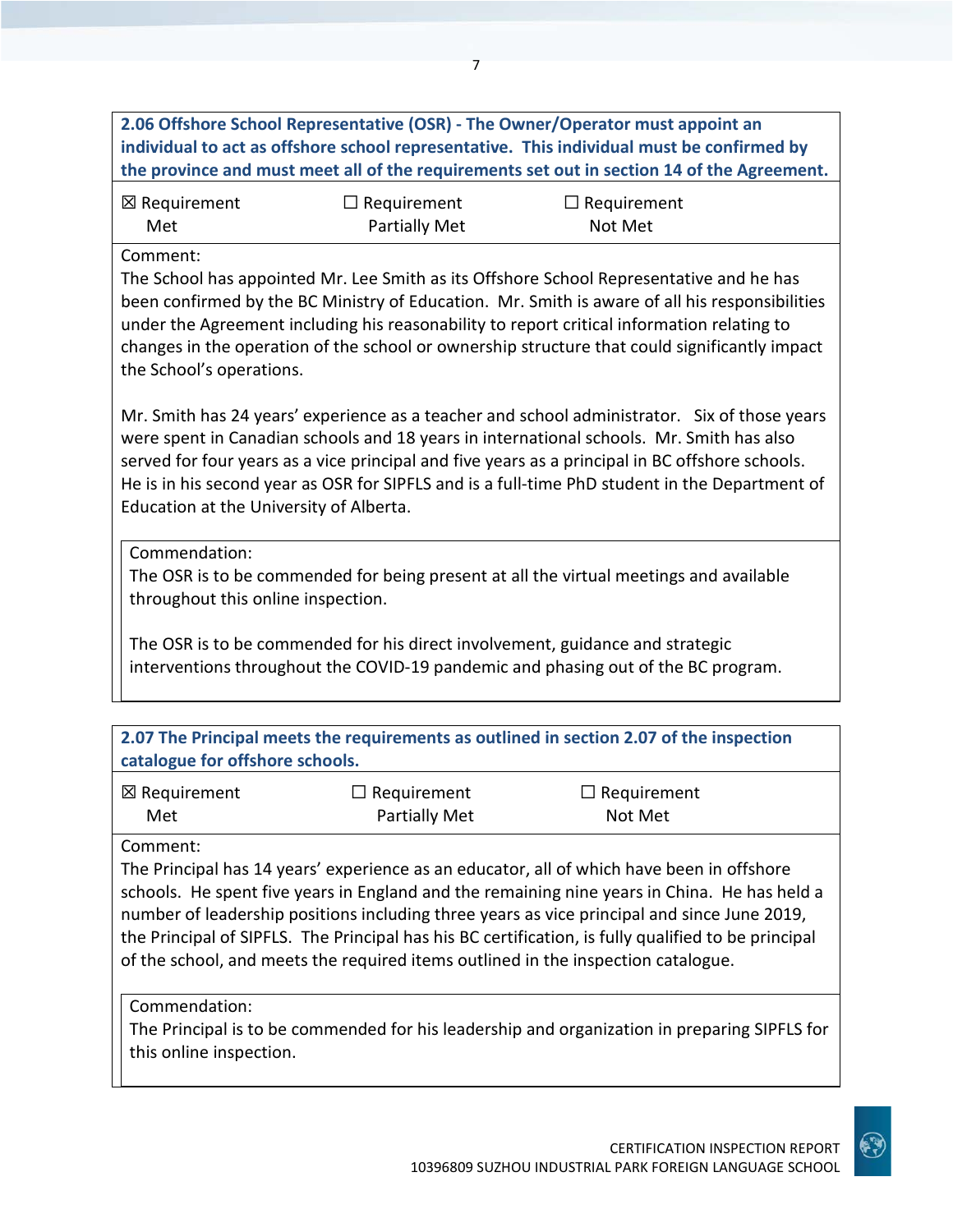**2.08 The School meets the administrative support requirements as outlined in section 2.08 of the inspection catalogue for offshore schools.**

| ⊠ Requirement | $\Box$ Requirement   | $\Box$ Requirement |
|---------------|----------------------|--------------------|
| Met           | <b>Partially Met</b> | Not Met            |

Comment:

The School has a 0.8 principal, a 0.5 vice principal, and administrative assistant, who is also assistant to the Director of the BC Program. The School also has an Academic Advisor whose duties include counselling students for post-secondary placement.

The School meets the administrative support requirements as outlined in section 3.3 of the inspection catalogue.

| 2.09 The School meets the Student Record requirements as outlined in section 2.09 of the |  |
|------------------------------------------------------------------------------------------|--|
| <b>Inspection Catalogue for offshore schools.</b>                                        |  |

| ⊠ Requirement | $\Box$ Requirement | $\Box$ Requirement |
|---------------|--------------------|--------------------|
| Met           | Partially Met      | Not Met            |

Comment:

The Team examined a random sample of 20 student records, ten from each grade level. Each student record contained the updated parent and student consent forms. The Team was grateful for having all the records digitized for the examination.

All student records examined are in full compliance with the requirements outlined in section 3.4 of the inspection catalogue

| 2.10-2.18 The School meets the teacher certification requirements as outlined in sections |
|-------------------------------------------------------------------------------------------|
| 2.10-2.18 of the inspection catalogue for offshore schools.                               |

| ⊠ Requirement | $\Box$ Requirement | $\Box$ Requirement |
|---------------|--------------------|--------------------|
| Met           | Partially Met      | Not Met            |

Comment:

The Team examined every teacher and administrator file and each file fully meets the requirements outlined in section 3.5 of the inspection catalogue.

The BC program does not employ locally certified teachers for BC courses; however, as part of their assignment at SIPFLS, they assist students and teachers as bilingual support teachers, homeroom supervisors and morning and evening study supervisors. The Team confirmed the School has a "Criminal Record Check Guarantee Certificate" for all locally certified teachers providing student support.

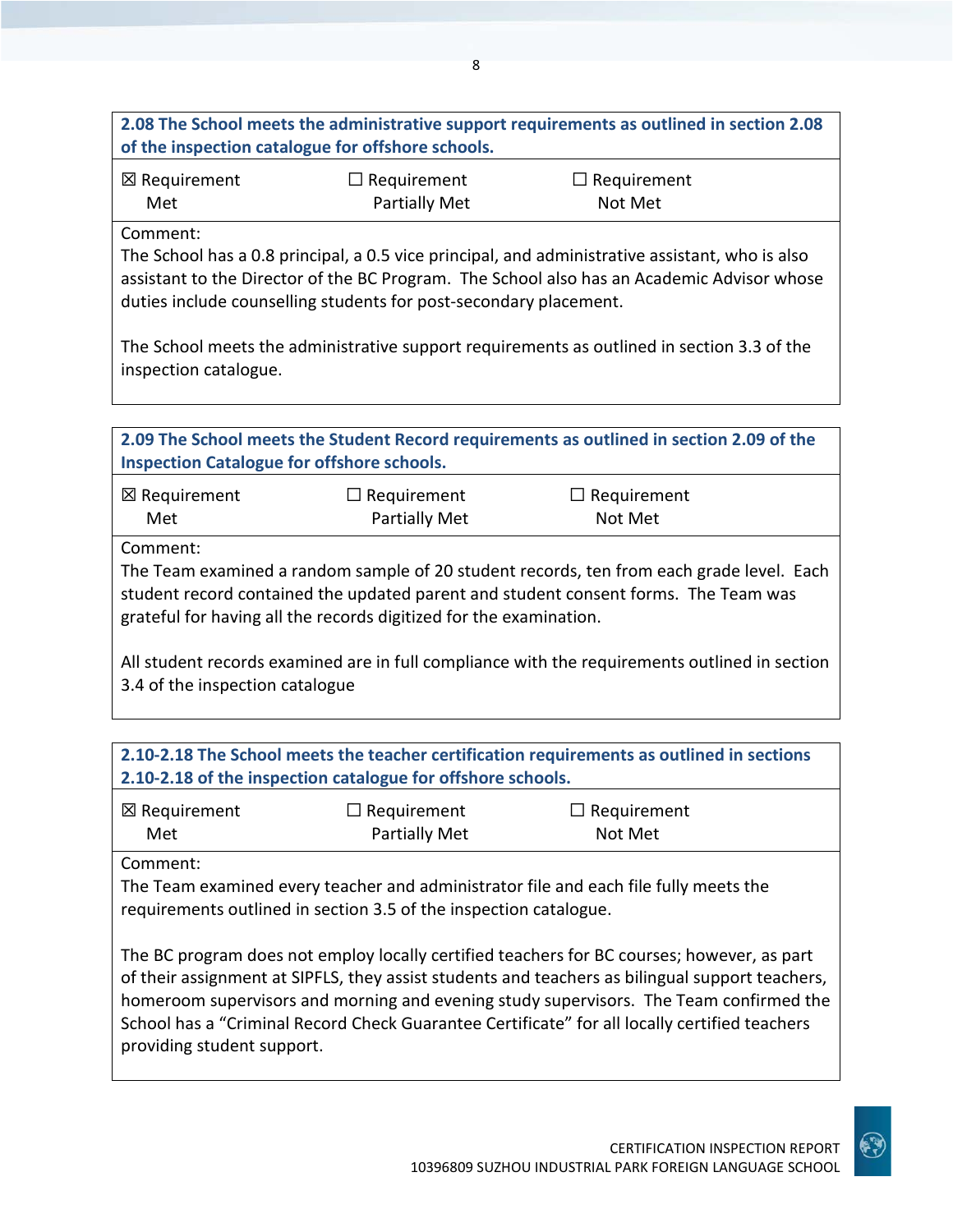**The Team confirms that all authorized persons under the Agreement possess valid and current certification under the Ministry of Education.**

| 2.19 The School meets the requirements for curriculum implementation outlined in section<br>2.19 of the inspection catalogue for offshore schools.                                                                                                                                                                                                                                                    |                                                                                                                                                                                                                                       |                                                                                                                                                                                                                                                                     |  |  |
|-------------------------------------------------------------------------------------------------------------------------------------------------------------------------------------------------------------------------------------------------------------------------------------------------------------------------------------------------------------------------------------------------------|---------------------------------------------------------------------------------------------------------------------------------------------------------------------------------------------------------------------------------------|---------------------------------------------------------------------------------------------------------------------------------------------------------------------------------------------------------------------------------------------------------------------|--|--|
| $\boxtimes$ Requirement<br>Met                                                                                                                                                                                                                                                                                                                                                                        | $\Box$ Requirement<br><b>Partially Met</b>                                                                                                                                                                                            | $\Box$ Requirement<br>Not Met                                                                                                                                                                                                                                       |  |  |
| Comment:<br>The Team reviewed curriculum planning documents and interviewed teachers, providing<br>evidence that the School has fully implemented the new curriculum for grade 10, 11 and 12<br>courses. Indigenous Perspectives and Ways of Knowing, Diversity and Inclusion, Big Ideas,<br>core competencies and curriculum competencies are addressed in the planning documents of<br>all courses. |                                                                                                                                                                                                                                       |                                                                                                                                                                                                                                                                     |  |  |
|                                                                                                                                                                                                                                                                                                                                                                                                       | Structured Professional Development activities to support the ongoing work in curriculum<br>implementation were provided in August by the Leadership Team, supported through their<br>involvement in BCPVPA workshops in summer 2019. |                                                                                                                                                                                                                                                                     |  |  |
| Two-stage testing<br>$\overline{\phantom{a}}$<br>$\overline{\phantom{0}}$<br>Applied projects in mathematics<br>$\blacksquare$                                                                                                                                                                                                                                                                        | instructional practices that reflect the BC curriculum included:<br>Student choice in project topics, novels/short stories<br>covered a number of curricular and core competencies                                                    | Big Ideas are highlighted in a number of courses in course outlines and classroom posters.<br>This helps students understand what and why they are learning. Other evidence of<br>An interdisciplinary project on mental health that involved the whole school, and |  |  |
| Commendation:<br>The School is commended for their implementation of all aspects of the revised curriculum,<br>in particular for creative hands-on learning activities, and collaborative interdisciplinary<br>projects.                                                                                                                                                                              |                                                                                                                                                                                                                                       |                                                                                                                                                                                                                                                                     |  |  |
| 2.20 The School meets the requirements for English language assessment and acquisition<br>as outlined in section 2.20 of the inspection catalogue for offshore schools.                                                                                                                                                                                                                               |                                                                                                                                                                                                                                       |                                                                                                                                                                                                                                                                     |  |  |
| $\boxtimes$ Requirement<br>Met                                                                                                                                                                                                                                                                                                                                                                        | $\Box$ Requirement<br>Partially Met                                                                                                                                                                                                   | Requirement<br>Not Met                                                                                                                                                                                                                                              |  |  |
| Comment:<br>The Team confirms that the School meets the requirements for English Language assessment<br>and acquisition.                                                                                                                                                                                                                                                                              |                                                                                                                                                                                                                                       |                                                                                                                                                                                                                                                                     |  |  |

CERTIFICATION INSPECTION REPORT 10396809 SUZHOU INDUSTRIAL PARK FOREIGN LANGUAGE SCHOOL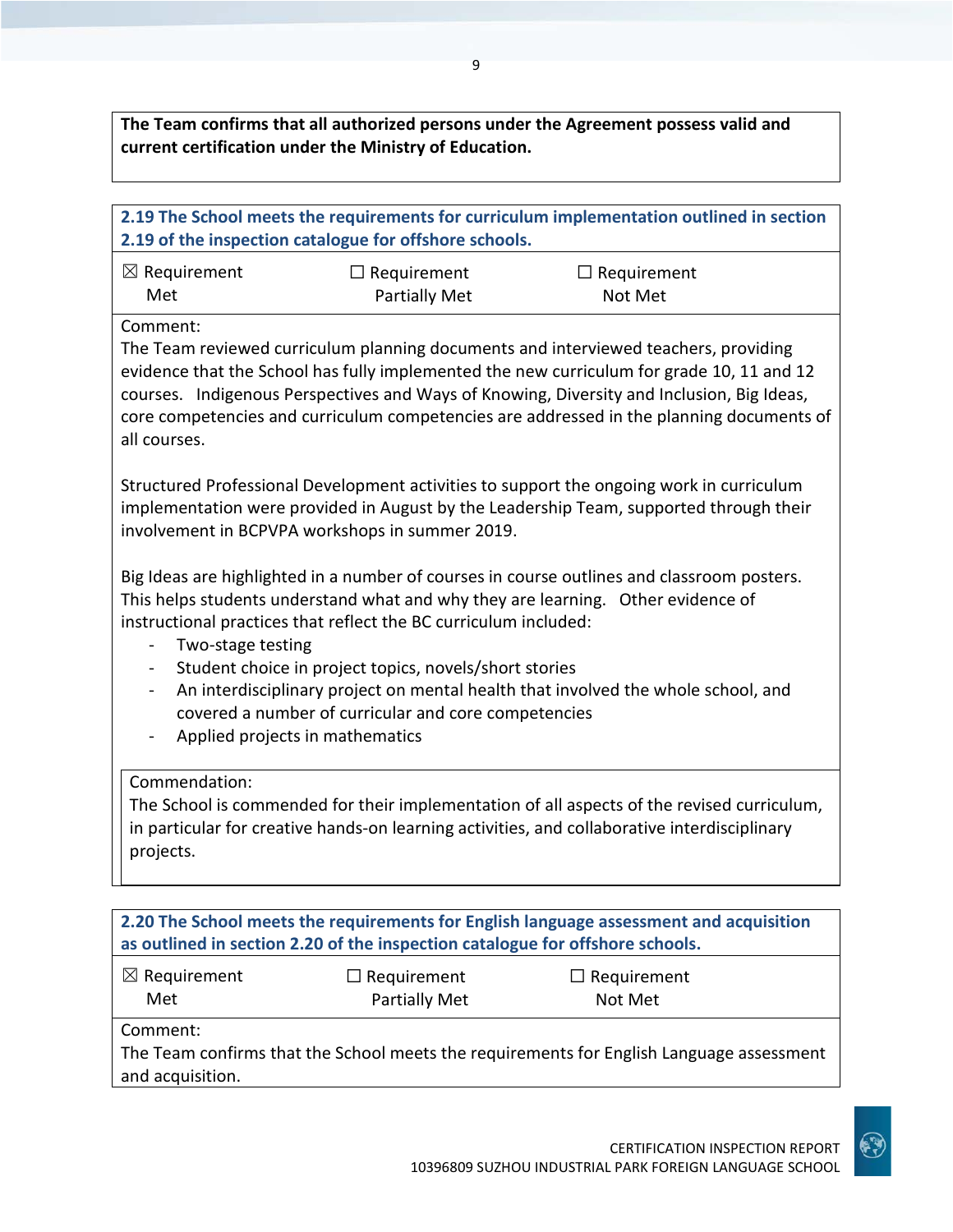The Principal administers an English language assessment to all students who apply to enter BC program and makes the final decision on admission. This process is used minimally at this time, as the school is transitioning away from the BC program and there was no intake of grade 10 students for the 2019-2020 school year.

English language learning is supported in a number of ways:

- English language arts courses are taught with twice the time commitment on a linear year-long schedule for all grades.
- Homeroom teachers support English language acquisition by running a Sustained Silent Reading activity for 20 minutes each morning.
- National teachers support ELL in many classes and are paired with BC teachers according to their subject knowledge.
- Weekly tutoring sessions with BC and National teachers as well as peer tutoring
- A focus on vocabulary development in all courses

**2.21(a-e) The School meets the course credit requirements (equivalency, challenge, exemptions and BAA courses) as outlined in section 2.21 (a-e) of the inspection catalogue for offshore schools.**

| $\boxtimes$ Requirement | $\Box$ Requirement | $\Box$ Requirement |
|-------------------------|--------------------|--------------------|
| Met                     | Partially Met      | Not Met            |

Comment:

The School does not offer equivalency, challenge exceptions or BAA courses. All courses are taught by BC-certified teachers. There are course choice options for students, even though the School is transitioning from the BC program and the enrolment has declined accordingly.

**2.21(f-g) The School meets the course overview/course planning requirements as outlined in Schedule B Part I, 2. (e) of the Agreement; namely, that all BC program courses offered in the School meet or exceed the ministry learning outcomes/learning standards identified in the educational program guides for each course.**

| $\boxtimes$ Requirement | $\Box$ Requirement   | $\Box$ Requirement |
|-------------------------|----------------------|--------------------|
| Met                     | <b>Partially Met</b> | Not Met            |

Comment:

The Team confirms that the School meets the requirements for overview/course planning. A standard template for course overviews is used and includes Diversity and Inclusion, ELL support, and Aboriginal Perspectives and Ways of Knowing. All learning standards are laid out in a unit by unit grid that includes a list of learning activities and assessments.

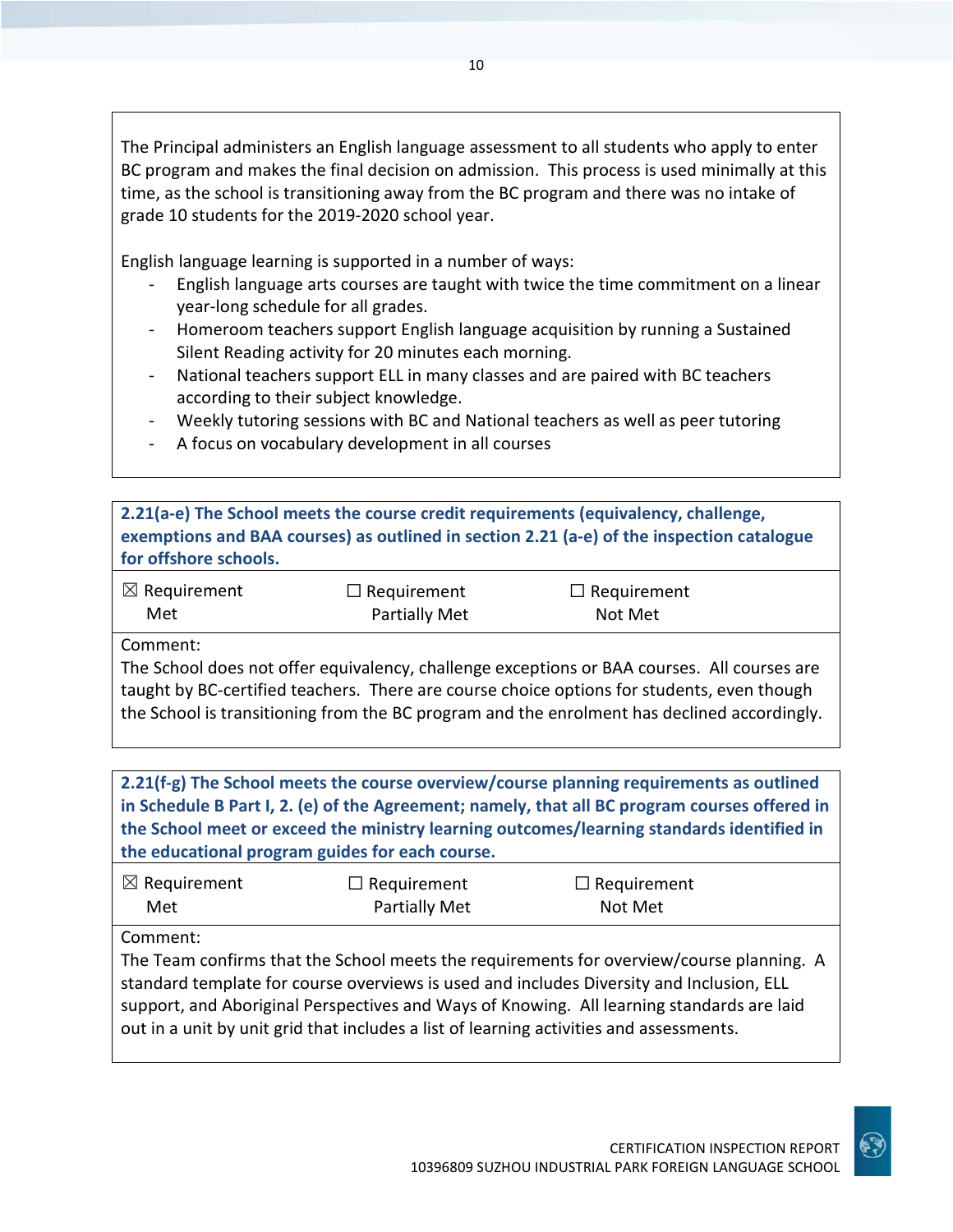In addition to course overviews, some course outlines/syllabi include Big Ideas which connect the traditional syllabus structure with the revised curriculum. This is helpful as it provides with the "what" and "why" of their learning expectations.

#### Commendation:

The School is to be commended for the MIC (Multi-grade Interdisciplinary Connections) projects which gives all students at the School time and teacher mentors to create group passion projects. This supports personalized learning, collaborative work, and inquiry. It also encourages self-assessment of core competencies and scaffolds to the CLC capstone project.

**2.22 The School meets the instructional time allotment requirements as outlined in section 4.5 of the inspection catalogue for offshore schools, including the requirements set out in sections 1.1 to 6, with the exception of s. 4(5)(b), 4 (6), 5 (8)(a) and (d) and s. 5.3 of Ministerial Order 41/91, the Educational Standards Order, enacted under the Independent School Act.**

| $\boxtimes$ Requirement | $\Box$ Requirement   | $\Box$ Requirement |  |
|-------------------------|----------------------|--------------------|--|
| Met                     | <b>Partially Met</b> | Not Met            |  |

Comment:

The Team confirms that the School meets the requirement for instructional time allotments. Student instructional time totals 972 hours per year, which exceeds the minimum requirements for grade 10-12.

| 2.23 The School meets the assessment methods requirements as outlined in section 2.23 of |
|------------------------------------------------------------------------------------------|
| the inspection catalogue for offshore schools.                                           |
|                                                                                          |

| $\boxtimes$ Requirement | $\Box$ Requirement   | $\Box$ Requirement |  |
|-------------------------|----------------------|--------------------|--|
| Met                     | <b>Partially Met</b> | Not Met            |  |

Comment:

The Team viewed evidence that shows effective and current assessment methods in all classes. There is extensive use of rubrics – often 4- or 6-point scales. These rubrics demonstrate effective grading practices through a move away from the traditional 100-point scale for many assignments. Students have many types of opportunity to demonstrate achievement of Learning Standards and have opportunities to complete failed classes through the Credit Recovery block.

Regular follow-up systems are in place to ensure students are successful. These include:

- Tutoring sessions several times each week
- Peer mentoring
- A rotation of all BC teachers through homerooms, to provide check-ins, opportunities for follow-up, and supporting student self-reflection
- "virtual" tutoring and teacher support through the QQ social media app

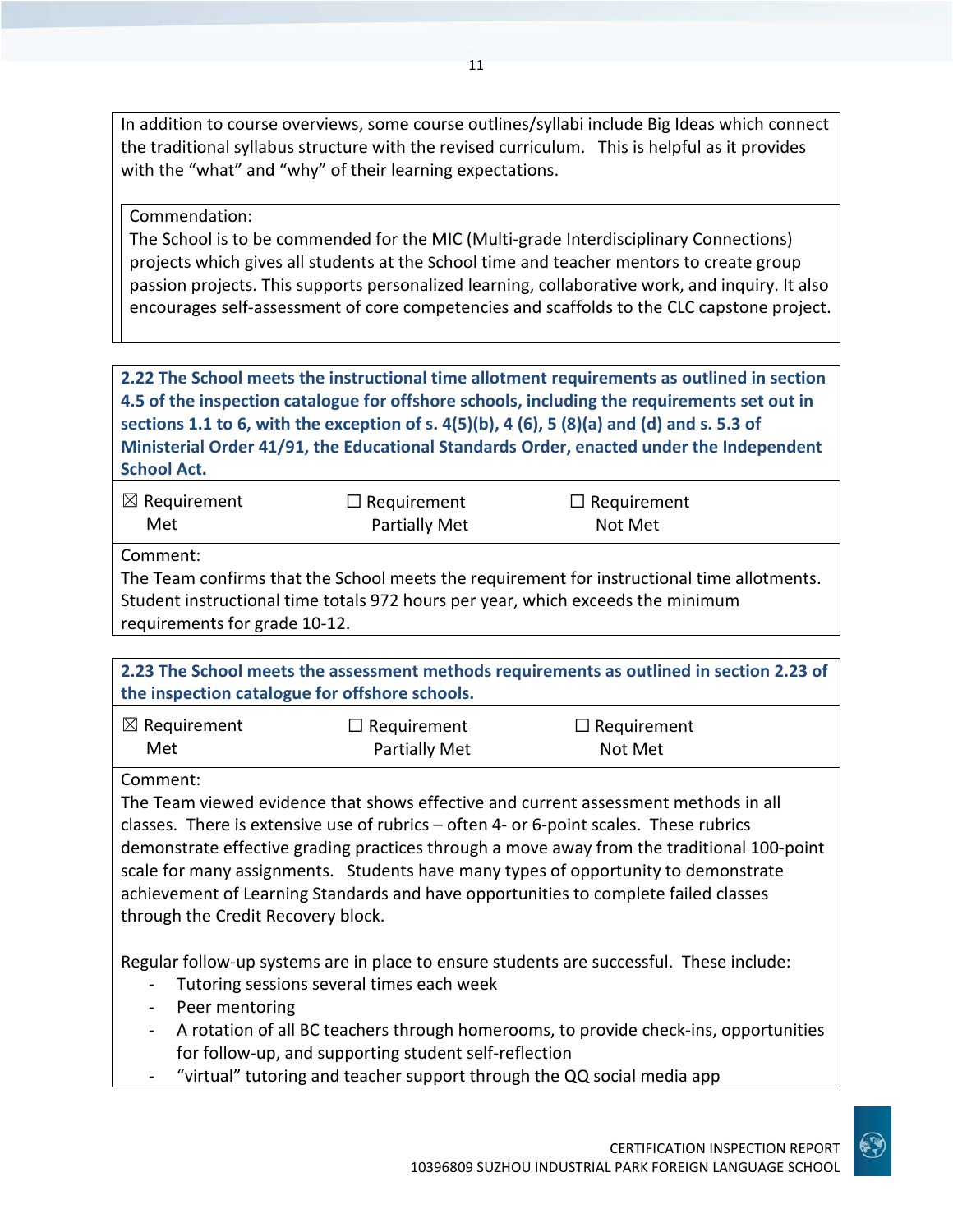- Credit Recovery program
- Bi-weekly early intervention forms
- Communication with parents through homeroom teachers.

A variety of formative and summative assessment strategies are used in classes with opportunities for student choice.

Teachers collaboratively mark together where possible to calibrate marking standards. Teachers also use old BC provincial examinations to assist this calibration.

BC provincial assessments are invigilated and kept secure according to Ministry of Education requirements. They are offered at multiple points during the year to allow for re-writes.

Commendation:

The School is commended for the Credit Recovery block and the philosophy underlying it which ensures that students are able to demonstrate their achievement of learning standards when they have been unable to do this during the normal timeline for a course.

| 2.24 The School meets the learning resources requirements as outlined in section 2.24 of |
|------------------------------------------------------------------------------------------|
| the inspection catalogue for offshore schools.                                           |

| $\boxtimes$ Requirement | $\Box$ Requirement | $\Box$ Requirement |
|-------------------------|--------------------|--------------------|
| Met                     | Partially Met      | Not Met            |

Comment:

The Team confirms that the School meets the expectations for learning resources. The School shares a large library/learning common with the host school. As the host school is international, there is a large collection of books in English. Individual students and entire classes make use of the library.

The BC program wing of the School has 2 computer labs as well as a mini lab for Media Studies. Wi-Fi is available in each classroom when needed. Students also have access to computers in the library, including a set of iMacs which has been used by the Music Production class.

The use of student tech devices (laptops) is encouraged and supported in the school through Wi-Fi. The safe and efficient use of these devices has been explicitly taught to students through an extensive Digital Literacy/Citizenship program led by the vice principal. Teachers use the QQ social media app to communicate with students.

The Principal signs off on the acquisition of all learning resource requests, and the School has adequate resources to support learning.

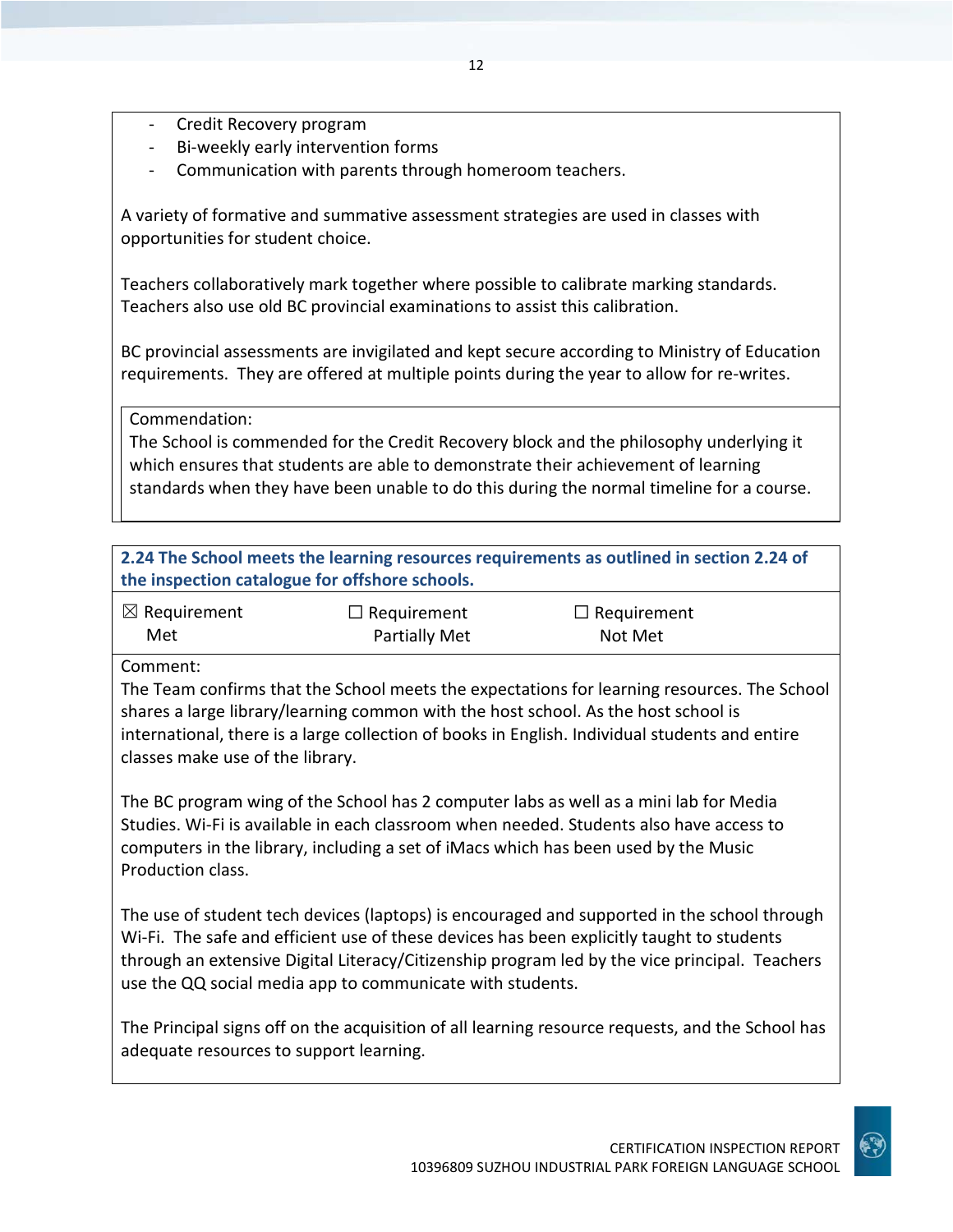Commendation:

The School is commended for the support and use of student technology devices. The support includes a Digital Literacy/Citizenship program to ensure safe and efficient use of technology and the use of the QQ social media app for student-teacher communication.

**2.25 The School meets the student progress report requirements as outlined in section 2.25 of the inspection catalogue for offshore schools.**

| $\boxtimes$ Requirement | $\Box$ Requirement   | $\Box$ Requirement |  |
|-------------------------|----------------------|--------------------|--|
| Met                     | <b>Partially Met</b> | Not Met            |  |

Comment:

The School has four report cards per year and an interim report sent out early in Semester. There are two formal sets of parent-teacher interviews. Parents are also contacted individually as needed – the communication being facilitated by National teachers.

**2.26 The School meets the parent/student handbook requirements as outlined in section 2.26 of the inspection catalogue for offshore schools.**

| $\boxtimes$ Requirement | $\Box$ Requirement   | $\Box$ Requirement |
|-------------------------|----------------------|--------------------|
| Met                     | <b>Partially Met</b> | Not Met            |

Comment:

The parent/student handbook has been updated for the 2020/2021 academic year. It is comprehensive and contains policies on the conduct of students, student assessment, parent and student dispute resolution, student admissions and student supervision. The parent/student handbook meets the requirements of the inspection catalogue.

**2.27 The School meets the teacher handbook requirements as outlined in section 2.27 of the inspection catalogue for offshore schools.**

| $\boxtimes$ Requirement | $\Box$ Requirement   | $\Box$ Requirement |
|-------------------------|----------------------|--------------------|
| Met                     | <b>Partially Met</b> | Not Met            |

Comment:

The teacher handbook was reviewed by the Team and has been updated for the 2020/2021 school year. The handbook contains policies on teacher and principal evaluation as well as dispute resolution processes for staff and administrators. The School has also added the acknowledgement that the Province of British Columbia is not party to the contract of employment between the Owner/Operator and the teacher and that the Province of British Columbia is not liable in any instance where the Owner/Operator is found to be in contravention of the laws or requirements of the country of operation.

The teacher handbook meets the requirements as outlined in section 5.2 of the inspection

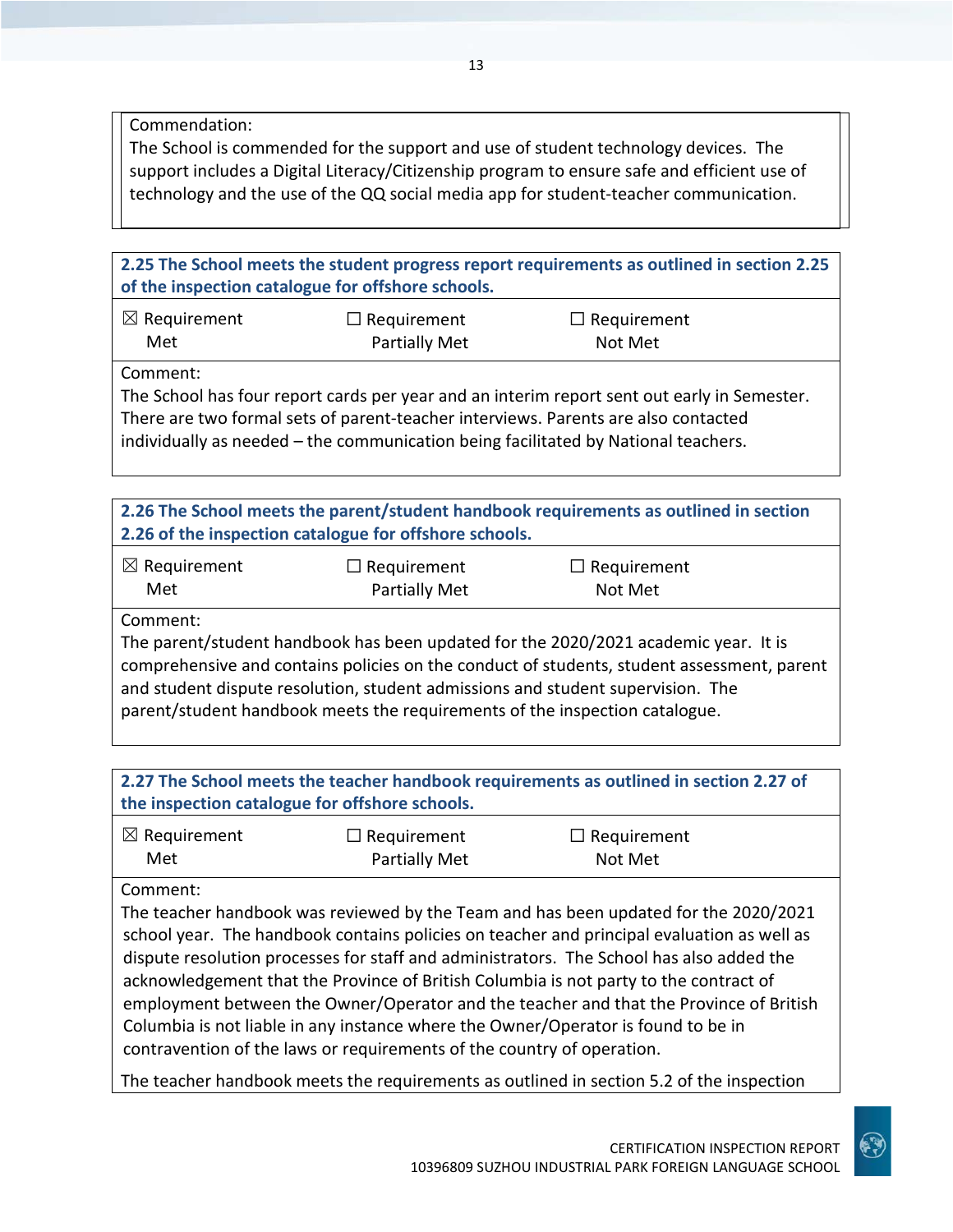catalogue.

| 2.28 The School meets the distributed learning requirements as outlined in section 18 of    |                                     |                               |                               |
|---------------------------------------------------------------------------------------------|-------------------------------------|-------------------------------|-------------------------------|
| the Agreement and section 2.28 of the inspection catalogue for offshore schools.            |                                     |                               |                               |
| $\Box$ Requirement<br>Met                                                                   | $\Box$ Requirement<br>Partially Met | $\Box$ Requirement<br>Not Met | $\boxtimes$ Not<br>Applicable |
| Comment:<br>The School does not have any students enrolled in distributed learning courses. |                                     |                               |                               |

## **CONCLUSION**

### **Commendations**

**The Inspection Team wishes to recognize the Owner/Operator, Principal, staff and Offshore School Representative of Suzhou Industrial Park Foreign Language School for:**

- addressing all the suggestions in the last report in spite of the challenges presented by the COVID-19 pandemic, and the phasing out of the BC program.
- their commitment to the BC program and their unwavering focus to have their students meet graduation requirements.
- the commitment of the administration to working with parents and high-risk students through the shutdown of the BC program.
- the work of the administration and OSR in searching out alternatives for students who do not meet graduation requirements by the end of June 2022.
- the work of the OSR in working with the Director of the BC Program to develop teaching assignments that will maintain a robust graduation program and teaching opportunities for the staff in its closing year.
- the work of the OSR in reaching out to other OSR's in search of teaching opportunities for the SIPFLS staff after the shuttering of the BC program.
- providing English translations of all the safety and government certificates.
- its COVID-19 response protocols.
- the presence of the OSR at all the virtual meetings and available throughout this online inspection.
- the direct involvement, guidance and strategic interventions of the OSR throughout the COVID-19 pandemic and phasing out of the BC program.
- the leadership and organization of the Principal in preparing SIPFLS for this online inspection.